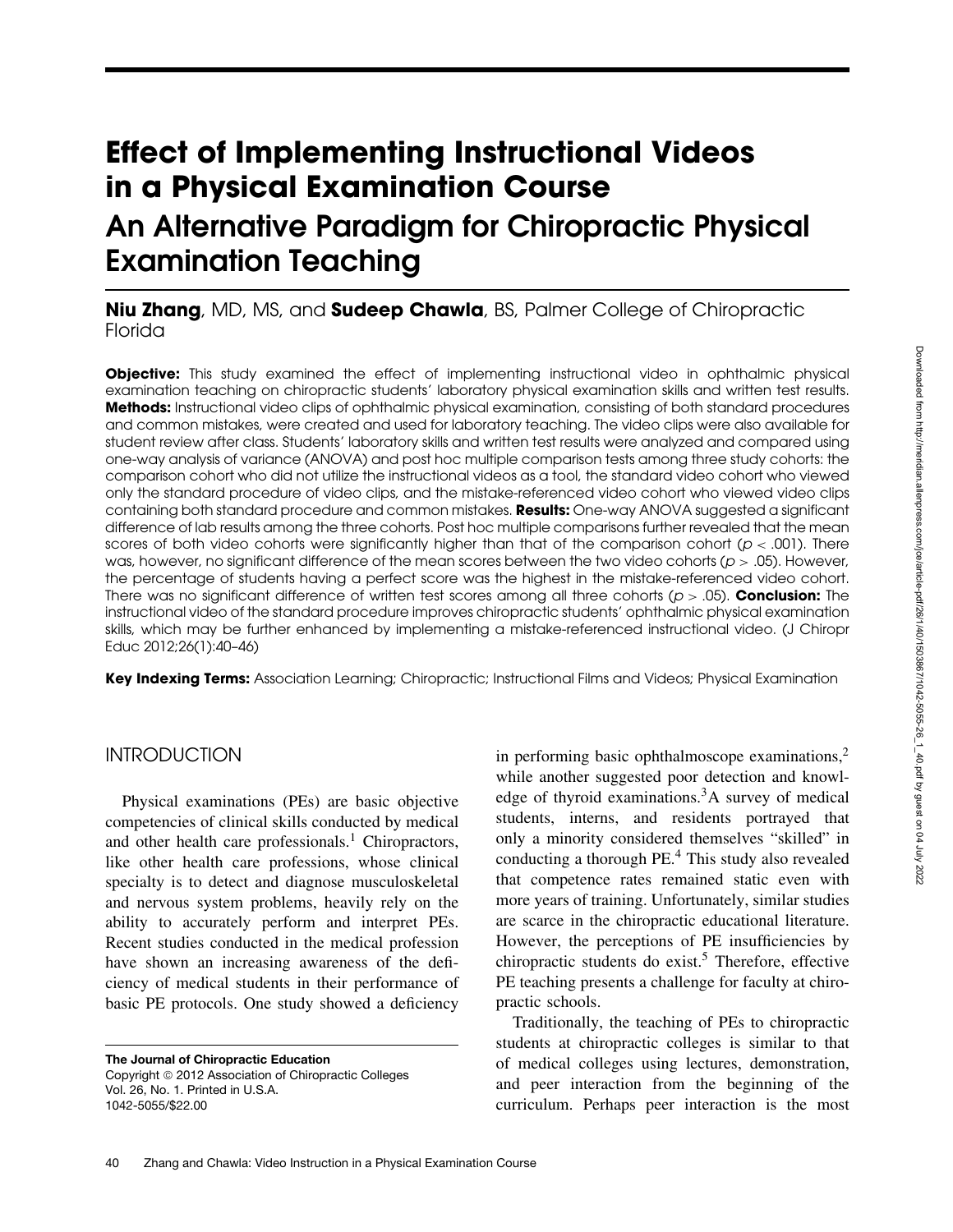common method used in PE laboratory teaching. The advantage of early peer interaction is that it provides alternative methods of enhancing students' clinical skills, increases student communication, and uses peer interaction as a valid assessment of clinical skill before encountering patients. Nonetheless, there may be uncomfortable experiences among small groups of students<sup>6</sup> as well as other ethical issues.<sup>7</sup> Some studies suggest that traditional methods for teaching PEs do not produce competent results.<sup>8</sup>

With the development of cutting-edge technology, innovative educational intervention has been undertaken at many medical schools to strengthen students' performance on PEs.<sup>9</sup> Some studies show positive outcomes of improved clinical PE skills as a result of implementing innovative technologies.<sup>10</sup> Nevertheless, we found no similar studies about implementing innovative methods in classrooms of chiropractic colleges.

At the authors' institution, the PE instructors are experiencing significant challenges in teaching students to conduct proper physical exams. These challenges include (1) a diverse faculty body (MD, DC, PhD, and DP) and (2) a limited budget for developing and acquiring innovative educational technology. A diverse faculty may prevent students from learning a consistent, uniform, and standard PE protocol due to the wide range of teaching styles and variety of techniques.

In order to improve the quality, consistency, and efficiency of teaching PEs, we conducted a diagnostic survey asking previous students, based on prior experience, their opinion on chiropractic PE courses. The survey examined the most common difficulty they encountered just preceding an impending objective structured clinical examination (OSCE) and what educational tools would have been helpful to strengthen their performance on conducting a PE OSCE (data unpublished). The first question had the following possibilities: (1) feeling anxious, (2) working with others, or (3) reporting the results in a respective amount of time. The highest percentage of choice was "feeling anxious" (71.4%). The second question had the following possibilities: (1) more practice, (2) more lecture, (3) instructional videos, or (4) a small group study session. The highest percentage of choice was "instructional videos" (65.7%).

Based on feedback from the survey, we thought the implementation of an instructional video in PE classes might minimize the inconsistency of PE teaching and help students in mastering PE skills. We developed instructional video clips containing both standard procedures and mistake-referenced video vignettes in ophthalmic PE instruction. The objectives of this study were to measure the effectiveness of using instructional standard and/or mistake-referenced videos and to compare the outcomes of students' laboratory PE performance as well as classroom written examination. We hypothesized that this program would enhance students' ophthalmic PE skills and their written test results when assessing them at the end of the class. Also, we anticipated this paper would add a piece of evidence to the current literature of chiropractic PE teaching, with the hope to inspire other faculty members to perform a similar study.

#### **METHODS**

#### **Study Participants**

A convenience sample of 191 students in the 3rd quarter of a 13-quarter curriculum across several different academic terms participated in the study and were assigned randomly into three cohorts based on the classes. Sixty-two students represented the comparison cohort who did not view any videos. Seventy-six students were assigned to the standard video cohort viewing videos of standard procedures of ophthalmic PE. The remaining 53 students were assigned to the mistake-referenced video cohort, who viewed both standard procedures and the mistake-referenced videos. During the lab, these students were asked to identify the mistakes made in the videos after watching them. The Institutional Review Board of Palmer College of Chiropractic granted this study an exemption from formal review.

The demographics of the students were similar among the three cohorts, including age, gender, and main academic requirements for admission (Table 1). The teaching ophthalmic PE was conducted by the same instructor and there were limited discrepancies among classroom time and teaching materials in all three cohorts.

#### **Instructional Video Clips**

We created 21 short instructional video clips based on teaching objectives of the ophthalmic PE. The checklist for the instructional video is included in Figure 1. The duration of each video clip was from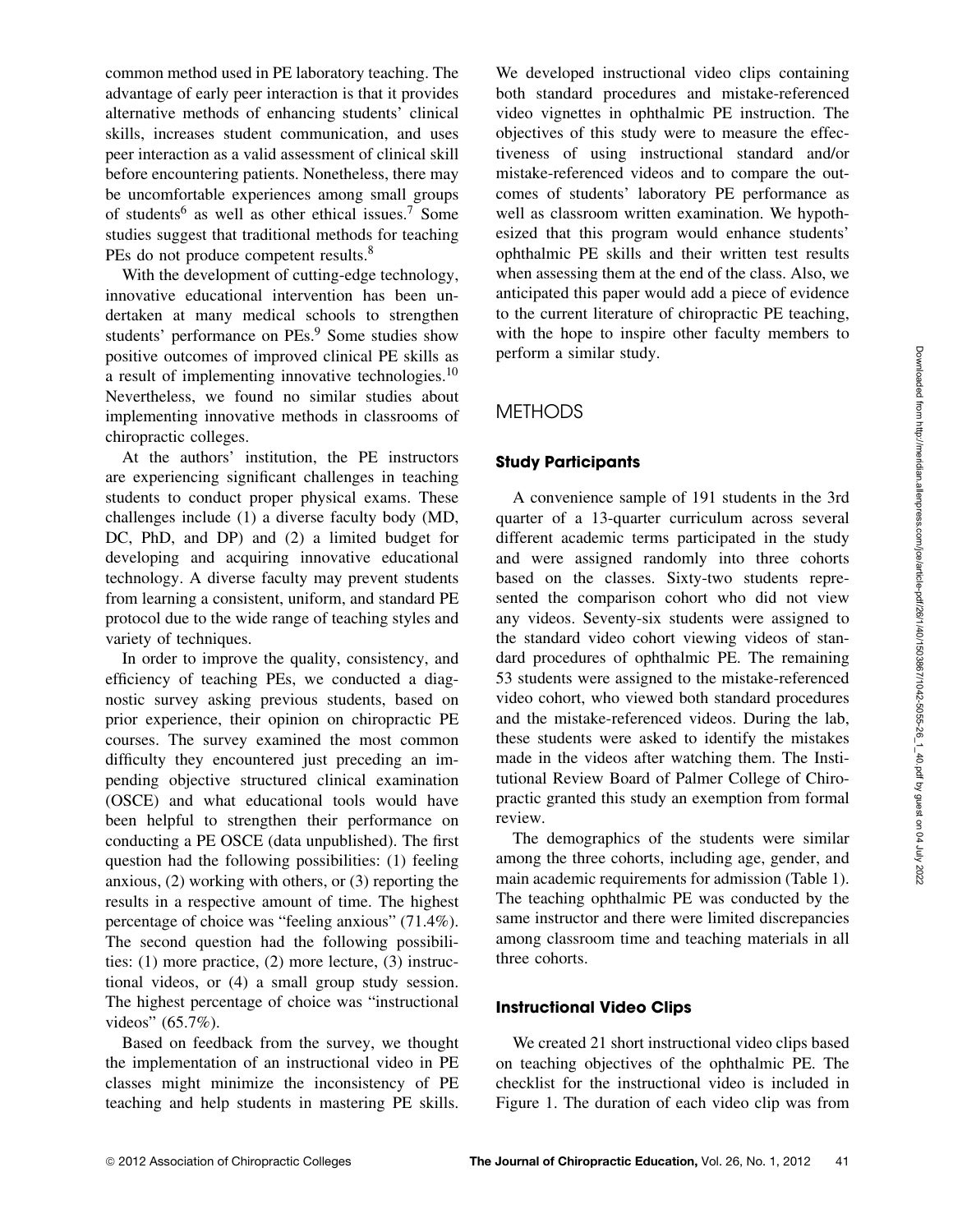| Demographic      | Standard (%) | Mistake-Referenced (%) | Comparison (%) |
|------------------|--------------|------------------------|----------------|
| Gender           |              |                        |                |
| Male             | 63.64        | 69.24                  | 72.58          |
| Female           | 36.36        | 30.76                  | 27.42          |
| Age              |              |                        |                |
| $20 - 30$        | 92.20        | 86.54                  | 83.87          |
| >30              | 7.80         | 13.46                  | 16.13          |
| Race             |              |                        |                |
| Caucasian        | 72.73        | 90.40                  | 77.43          |
| Hispanic         | 11.69        | 5.76                   | 8.06           |
| African American | 9.09         | 1.92                   | 6.45           |
| Other            | 6.49         | 1.92                   | 8.06           |
| Degree           |              |                        |                |
| Bachelor only    | 94.81        | 94.23                  | 96.77          |
| Master or PhD    | 5.19         | 5.77                   | 3.23           |

**Table 1. Demographic information of participants**

30 to 120 seconds. At the beginning of each video, the names and purposes of the examination were introduced, followed by the specific examinations that were performed in a step-by- step fashion. The videos included two parts: (1) PE textbook standard procedures of performing an ophthalmic PE and (2) common mistakes while performing the ophthalmic PEs. In order to get an idea of common mistakes while performing ophthalmic PEs, we utilized evidence-based processes which included mistakes made by our prior students and a literature review of common mistakes made by medical students performing an ophthalmic PE. The videos were displayed to other PE faculty members and a consensus was reached before creating a final edition. These video clips were shown in corresponding ophthalmic PE class sessions. The different parts of the videos were used in different cohorts. They were also available for students to review after classes.

#### **Evaluation and Data Analysis**

Before the end of the ophthalmic PE course, all students were expected to perform a complete ophthalmic PE OSCE, created by a standardized procedure, and then undergo a written multiplechoice examination during corresponding lecture hours. There were two assessments of the practical: (1) the mean scores based on a 15-item PE checklist (Fig. 1) and (2) the percentage of those students who had perfect scores. One-way analysis of variance

(ANOVA) was performed to explore the significance among the cohorts, followed by post hoc comparison with Bonferroni correction to explore if there was a significant difference between any cohorts. Statistics were performed using SPSS 15.0 software (SPSS Inc, Chicago, IL).

#### RESULTS

The one-way ANOVA suggested that the mean scores based on the checklist of ophthalmic PE laboratory practical had statistical significance for at least two of the three cohorts ( $p < .001$ ). The comparisons of mean scores among the three cohorts showed statistically significant higher mean scores for students who were in both the standard video and mistake-referenced video cohorts than for those in the comparison cohort ( $p < .001$ , Table 2). We also noticed that the scores of students in the comparison cohort portrayed a larger range of standard deviation in comparison with that in both video cohorts (Table 2).

When comparing the mean scores based on the checklist of ophthalmic PE laboratory practical between both video cohorts, although the mean score was higher in the mistake-referenced video cohort than that in the standard cohort, there was no sufficient evidence to indicate that the mean scores for the mistake-referenced video cohort differed from the mean scores of the standard video cohort ( $p >$ .05, Table 2).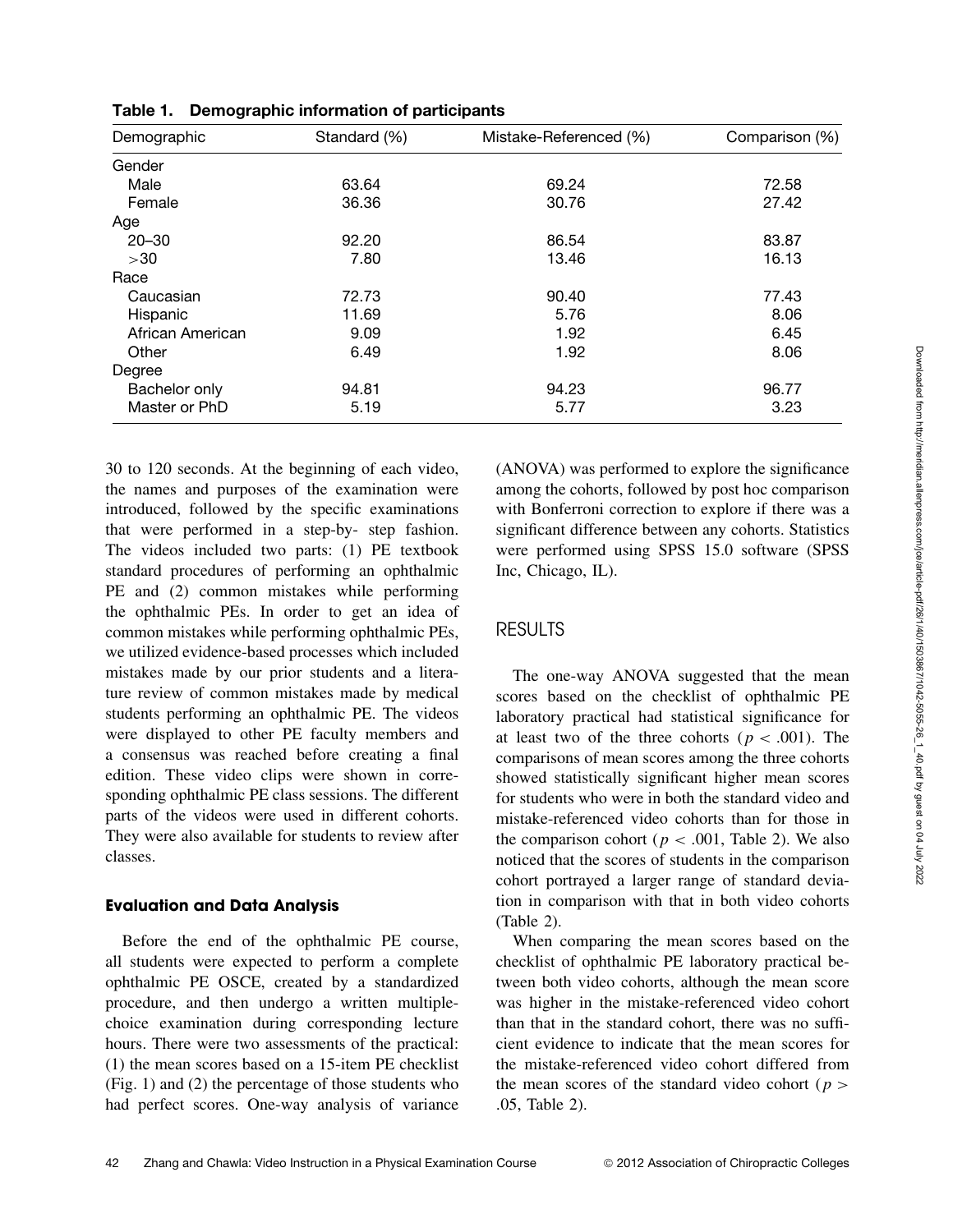| S | US | <b>ND</b> |                                                                                                                    |  |
|---|----|-----------|--------------------------------------------------------------------------------------------------------------------|--|
|   |    |           | Look at the alignment of the eyebrows.                                                                             |  |
|   |    |           | Inspect the eyelashes and eyebrows: the quantity and the<br>distribution of hairs, the direction of the eyelashes. |  |
|   |    |           | Inspect the eyelids: edema and dropping.                                                                           |  |
|   |    |           | Inspect the conjunctiva and the sclera: discoloration and<br>discharge.                                            |  |
|   |    |           | Inspect pupil and iris: size, shape, discoloration, and<br>lesion.                                                 |  |
|   |    |           | Inspect and palpate the lacrimal apparatus: edema and<br>pain.                                                     |  |
|   |    |           | Assess the visual acuity using the Snellen chart [CN II].                                                          |  |
|   |    |           | Assess the cardinal fields of gaze (visual field).                                                                 |  |
|   |    |           | Test the extraocular eye movements [CN III, IV, VI].                                                               |  |
|   |    |           | Perform the cover-uncover test looking for strabismus.                                                             |  |
|   |    |           | Test the pupillary and convergence responses to<br>accommodation [CN II and III].                                  |  |
|   |    |           | Perform the corneal light reflection looking for<br>asymmetry.                                                     |  |
|   |    |           | Test the pupillary response to direct light [CN II and III].                                                       |  |
|   |    |           | Test the pupillary response to indirect light [CN II and<br>Ш.                                                     |  |
|   |    |           | Perform an ophthalmoscopic examination:                                                                            |  |
|   |    |           | having dimmed the lights<br>after instructing the patient to focus on an                                           |  |
|   |    |           | object over your shoulder                                                                                          |  |
|   |    |           | red reflex                                                                                                         |  |
|   |    |           | lens<br>$\bullet$                                                                                                  |  |
|   |    |           | vessels                                                                                                            |  |
|   |    |           | optic disc, physiologic cup<br>retinal surfaces including macula and fovea<br>centralization                       |  |

 $S = Satisfactory, US = Unsatisfactory, ND = Not Done.$ 

*Figure 1. Ophthalmic physical examination checklist.*

We further calculated the percentage of students who received perfect scores on their practical (which indicates the accuracy of performing PE). The mistake-referenced video cohort had the highest percentage of students (91%), followed by the standard video cohort (80%) and then the comparison cohort (70%).

The one-way ANOVA for the classroom written test did not show sufficient evidence to indicate that the mean scores differed among all three cohorts  $(p > .05)$ . Nonetheless, the students in the mistakereferenced cohort performed the best when compared with the standard video cohort and the comparison cohort (Table 3).

#### **DISCUSSION**

To our knowledge, this is the first study to explore the influence of instructional video on PE instruction at a chiropractic college. It is noteworthy to mention that the chiropractic health care profession, like medical and other health care professions, understands that performing PE is a cornerstone of the first part of clinical skills, because inaccurate PE can place patients at risk who may be insufficiently diagnosed and/or misdiagnosed. Therefore, it is imperative for faculty of chiropractic schools to develop the most effective teaching model to train chiropractic students in their PE skills. It is not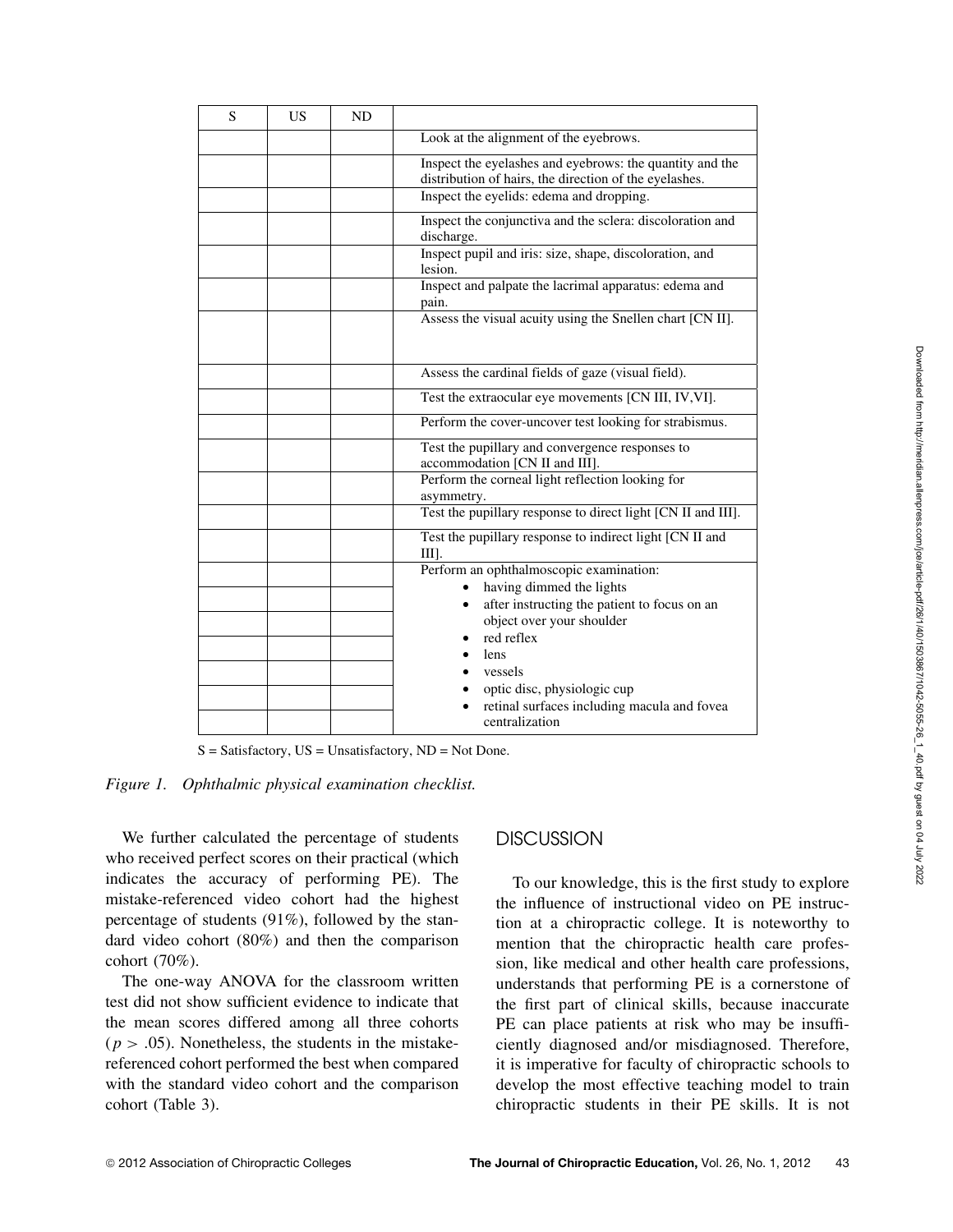|  | Table 2. $\;$ Range and mean $\pm$ SD scores of lab practical based on PE checklist |
|--|-------------------------------------------------------------------------------------|
|--|-------------------------------------------------------------------------------------|

| Cohorts                        | Range                | Mean $\pm$ SD                        | p Value                                                                       |
|--------------------------------|----------------------|--------------------------------------|-------------------------------------------------------------------------------|
| Comparison (C)<br>Standard (S) | 17.5–20<br>$18 - 20$ | $19.49 \pm 0.83$<br>$19.91 \pm 0.28$ | C vs. S: $< 001$ ; C vs. M: $< 001$<br>S vs. C: $< 0.001$ ; S vs. M: $> 0.05$ |
| Mistake-referenced (M)         | 18.5–20              | $19.93 \pm 0.24$                     | M vs. C: $< 0.001$ ; M vs. S: $> 0.05$                                        |

overstating that PE skill is one of the most important objectives for prospective doctors during their school years. Surprisingly, chiropractic educational PE studies are scarce, especially when compared with the numerous studies published by medical schools and other health care professions. It seems our colleagues take comfort in the current situation of PE education and do not try even to communicate this topic. We believe it is imperative for chiropractic faculty to evaluate and assess the quality, efficiency, and consistency of PE instruction in order to develop more advanced teaching methods to teach students. We hope this article can shed a light on this awareness and may create more discussions on chiropractic educational PE studies in future.

In the current study, the influence of educational videos on ophthalmic PE teaching was evaluated. We found overall that implementing the educational video would improve students' lab performance on ophthalmic PE. Many studies by other health care professions have demonstrated positive and significant benefit in students' performance on PE after implementing a video-based curriculum.<sup>11,12</sup> In our study, we feel that part of the reasons for the effectiveness of these educational videos is that these videos demonstrate complex procedures and skills and show the actual situation of events that would not be adequately represented through lectures only. When we delivered these videos in lab sessions, we used "stop," "play back," and "repeat" functions to emphasize complex and key procedures of correct ophthalmic PEs. Students appreciate this approach, which adds visual cues in their learning.

Another benefit of implementing instructional videos is that this approach can minimize the variance inherent in PE from class to class and from individual to individual, which is commonly seen in teaching PE. This was manifested in our study, in that the standard deviations of the scores of both video cohorts were less than that of the comparison cohort. Also, the finding of the highest percentage of perfect performance in video cohorts, especially the mistake-referenced cohort, might be relevant. Our study suggests that by applying the instructional videos, students' performances are more uniform and the discrepancies are reduced.

The last benefit of utilizing instructional video is that students can practice independently outside of class and view the procedures performed correctly, especially before the lab practical. This may be the reason that the video cohorts had higher scores than the comparison cohort. Students often find it difficult practicing PEs with limited lab time. Conversely, the lack of reference materials hinders the willingness of students to practice after lab time. We made the instructional videos available for students after lab time. This provided an effective alternative for students to view and practice on their own, especially before their PE class and practical.

A unique aspect of this study is that the instructional videos did not only include the standard procedures but also the potential mistakes. The positive results of this study suggest that the mistakereferenced video can further enhance students' ability on conducting thorough and accurate PEs.

| Range     | Mean $\pm$ SD <sup>a</sup> | p Value                                     |
|-----------|----------------------------|---------------------------------------------|
| 40–80     | $64.18 \pm 10.62$          | C vs. $S:$ > 05; C vs. M: $> 05$            |
| $40 - 80$ | 65.45 $\pm$ 8.71           | S vs. $C:$ > 05; S vs. M: > 05              |
| $50 - 80$ | 68.64 $\pm$ 10.60          | M vs. $C$ : $> 0.05$ ; M vs. $S$ : $> 0.05$ |
|           |                            |                                             |

**Table 3. Range and mean ± SD scores of classroom written examination**

*<sup>a</sup>* 80 being 100%.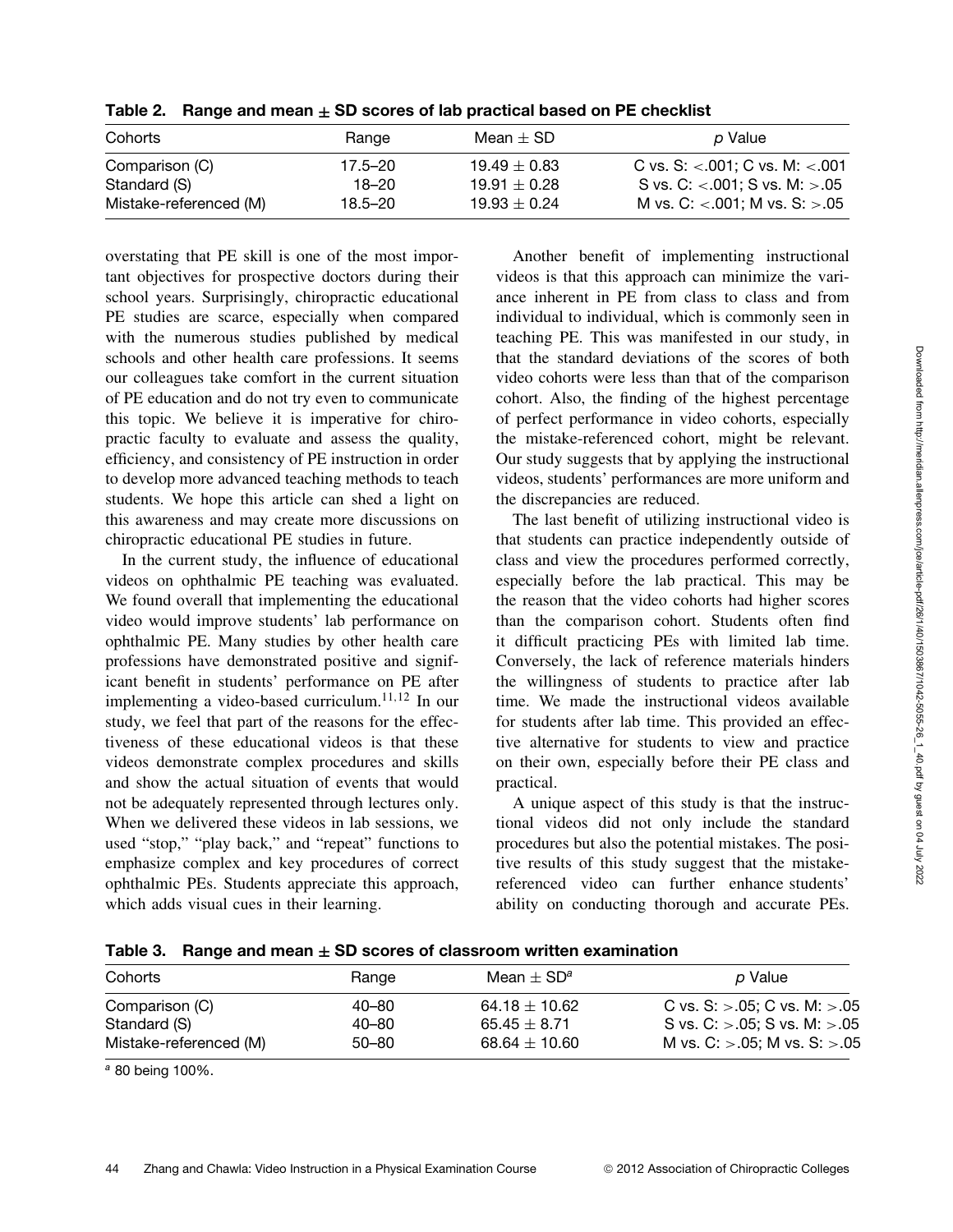When students watched the mistake-referenced videos, they were requested to identify the mistakes embedded in the videos. They would then compare the mistake-referenced videos with the standard procedures. This process may explain why the highest percentage of students with perfect performance was in the mistake-referenced video cohort. One of the benefits of mistake-referenced videos is that utilizing real mistakes made by prior students acted as reminders for current students to minimize their chances of making potential similar mistakes during the PE. Students in the mistake-referenced cohort expressed that they had a clearer understanding and could precisely conduct the PE after knowing the potential mistakes that might occur while practicing the PE.

The mistake-referenced videos and standard procedure videos could also be used as a tool for selfevaluation, which is very effective for students when it comes to categorically depicting mistakes that they are not aware that they may be making. This allows students to visualize and describe mistakes, making it easier for students to understand and remember them in the future. Subsequently, after viewing these videos, students are able to transfer and apply their understanding, constructing a firm mental presentation of how the PE should be performed. Accordingly, this helps students to avoid possible errors and gives them further confidence to overcome anxiety on their next performance.

It should be reiterated that instructional videos for PE performance did not have a significant impact on students' written multiple-choice exam scores. Therefore, the video-based instruction is not recommended as method for improving written examinations.

#### LIMITATIONS

We acknowledge several limitations to our study. First, this video-based tool was only implemented at one chiropractic college. Since our school exhibits a unique curriculum, there may be limited applicability in comparison to other chiropractic college curricula.

Also, although our study used a prospective design, the students assigned into different cohorts were based on the matriculating classes. Nonetheless, students assigned to each class were random, and the selection of which class to which cohort was random. The demographic information and academic performance among the three cohorts were comparable. The reason we used this approach was to treat each student in each class equally. However, a prospective, randomized, controlled study design may more accurately reveal the effects of our innovative intervention.

Another limitation is the study duration. The current study assessed the influence of instructional video in a relatively short period of time (3 months). It is unclear at this point how well students can retain acquired skills and knowledge over a longer duration. It may be worthwhile to perform a follow-up study in the future.

Last, we acknowledge that the students with improved ophthalmic PE performance in our study may portray different results conducting other PEs. There have been no studies of other PE assessments, such as an orthopaedic PE, which requires not only the standard procedure, but also personal hands-on experience. In these PEs, the influence of video instruction may be limited. Further research would be beneficial in examining courses, noting if any intervention is sustained throughout.

# **CONCLUSION**

This study suggests that utilizing instructional videos for ophthalmic PE teaching had a positive impact on students' lab performance. The mistakereferenced video can further enhance students' ability to accurately perform ophthalmic PE.

#### CONFLICTS OF INTEREST

The authors have no conflicts of interest to declare.

# ACKNOWLEDGMENTS

The authors thank James La Rose, MD, and Kenneth A Weber, DC, for reviewing the manuscript and offering their valuable recommendations.

#### **About the Authors**

Niu Zhang is an Associate Professor and Sudeep Chawla is a student at Palmer College of Chiropractic Florida. Address correspondence to Niu Zhang, Palmer College of Chiropractic Florida, 4777 City Center Parkway, Port Orange, FL 32129 (e-mail: niu.zhang@palmer.edu). This article was received April 20, 2011, revised August 1, 2011, and accepted September 11, 2011.